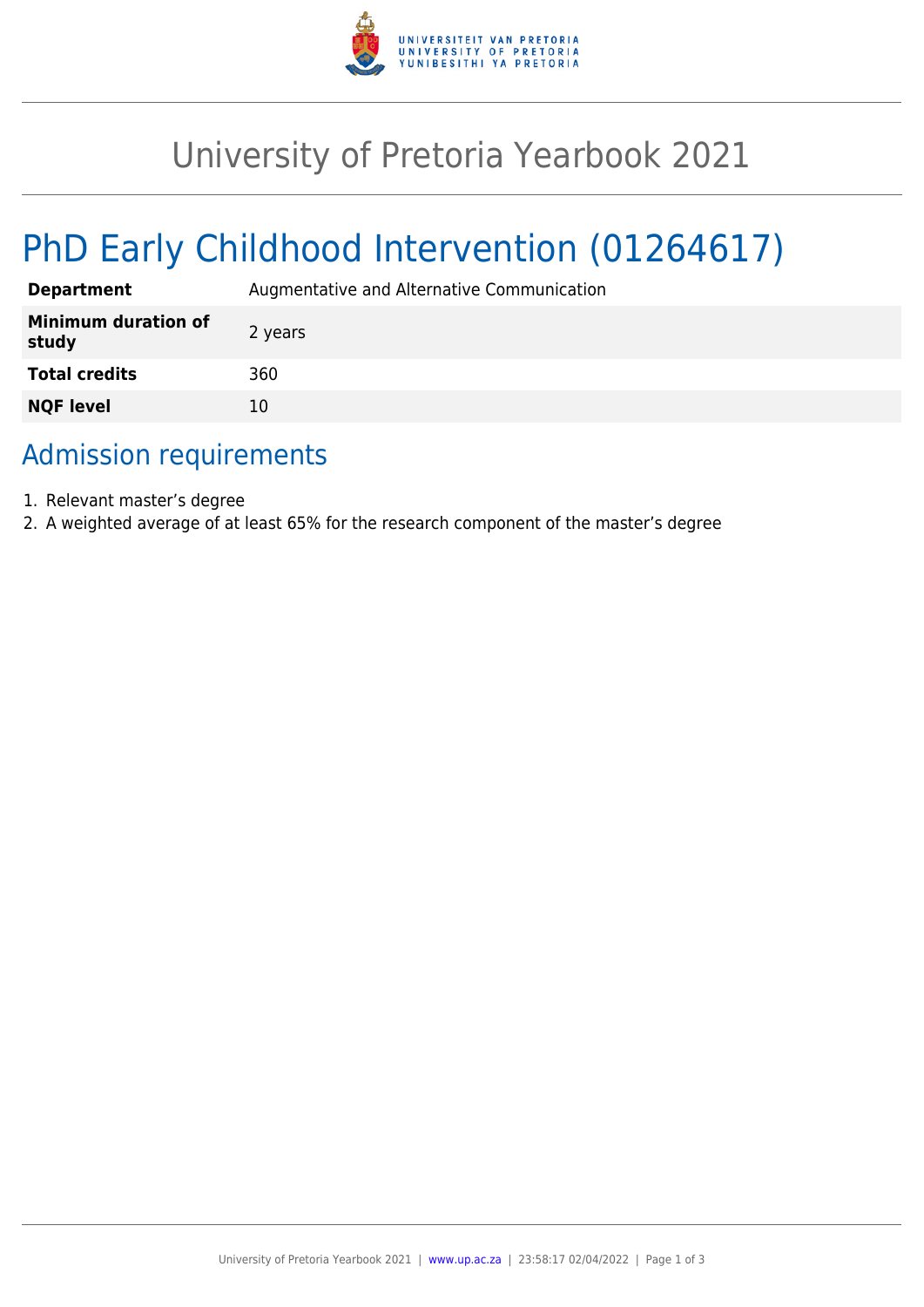

## Curriculum: Year 1

**Minimum credits: 360**

### **Core modules**

#### **Thesis: Early childhood intervention 990 (ECI 990)**

| <b>Module credits</b>         | 360.00                                             |
|-------------------------------|----------------------------------------------------|
| <b>NQF Level</b>              | 10                                                 |
| <b>Prerequisites</b>          | No prerequisites.                                  |
| <b>Language of tuition</b>    | Module is presented in English                     |
| <b>Department</b>             | Centre for Augmentative and Alternative Communicat |
| <b>Period of presentation</b> | Year                                               |

#### **Module content**

A thesis based on highly specialised and advanced research, both across the major discipline and with possible interdisciplinary connections. Independent and accountable planning, resourcing, managing of all aspects of the research process, optimising all aspects of processes engaged in, within complex and unpredictable contexts. Using computer programs for analysis and report writing and showing academic and scientific leadership are required.